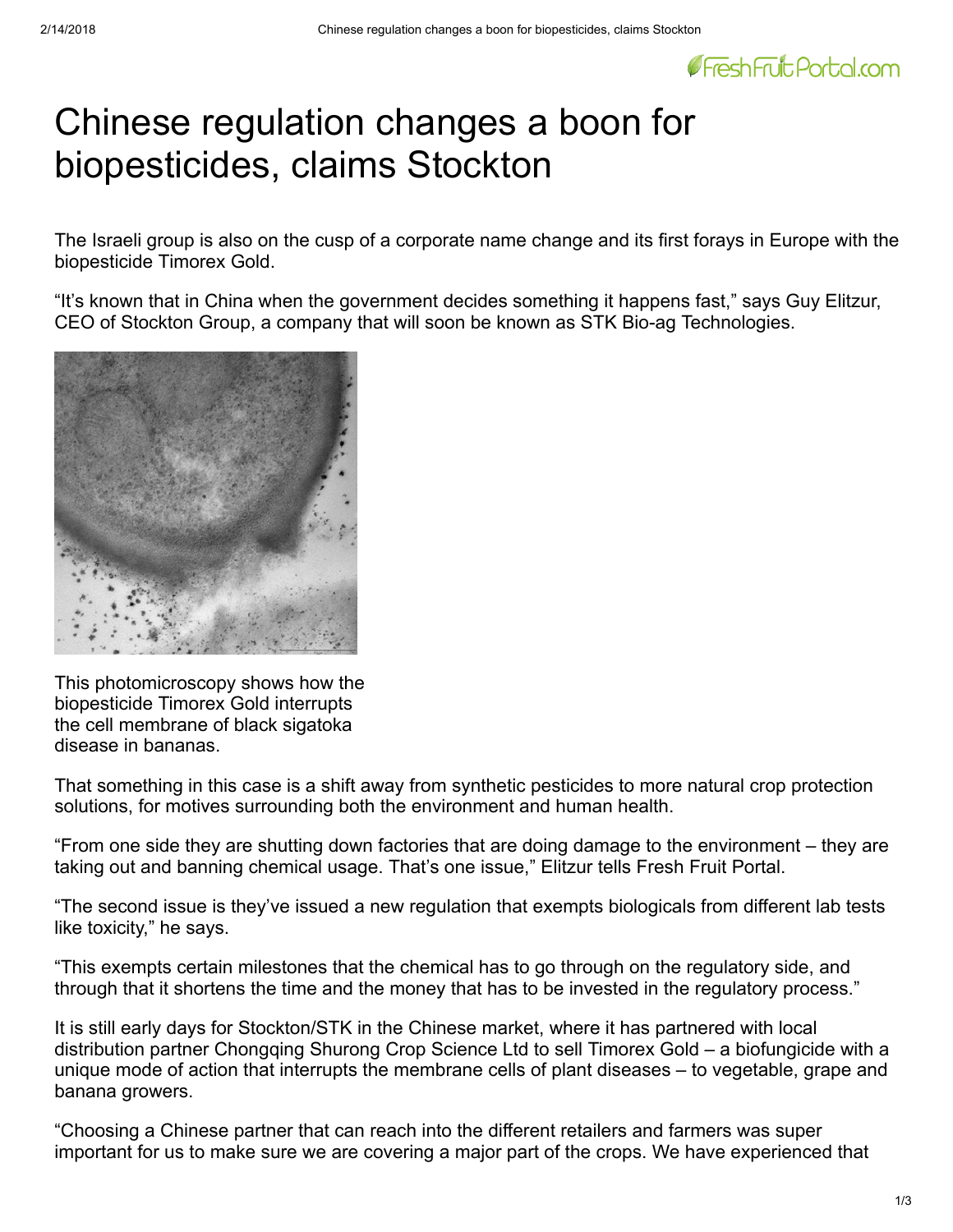the farmers are very positive in terms of using biologicals and introducing them into their programs," he says.

"We are doing work together with them to show them that not only does using biologicals maintain efficacy in a program but it also brings different yields and quality, changing completely the physiological status of the plants."

"When grape farmers apply chemicals and Timorex Gold in a conventional rotation program they can get early harvests and can come with grapes early to the market and gain a premium."

As a natural product he emphasizes the biopesticide has zero residues on fruits and vegetables, and its structure is less likely to promote disease resistance than its synthetic crop protection counterparts.

"When you use Timorex Gold which has more than 100 components the chances of getting resistance is almost zero, and that is the advantage of biological versus chemical," he says.

"When you talk about synthetic products you're talking about one or two molecules, and at the end of the day it creates resistance. Combining that with biologicals gives you a perfect solution for resistance management."

Elitzur says using chemicals may kill pests but they also kill part of a plant's immune system.

"When you use biologicals you are creating less stress on the plant so that the vigor of the plant is more for growing and less to defend itself…with that there are more leaves and more photosynthesis and more fruits or vegetables, depending on what the plant may be," he says.

"There is another set of benefits regarding environmental aspects and beneficial insects – comparing to chemicals, some of them disturb bees and pollination of course.

"When you use biologicals you don't have this issue and you are not disturbing the ecosystem around the plant. We are talking about a package of benefits we can prove in different crops and different countries."

Entering the European market

These environmental and human health-related pitches for Timorex Gold sound like a logical fit for the European market, which has been at the forefront of chemical residue reduction and bee protection worldwide.

Yet strangely the product has only re[cently been approved in Europe, and not e](http://www.freshfruitportal.com/assets/uploads/2018/02/STK-tomatoes.jpg)ven for the whole



community; just Spain and Portugal.

"We did receive registration in Spain and we are preparing ourselves for launch in Spain, which for us is the first European country. We are are about to start commercial activity and later in Portugal in a few months," he says.